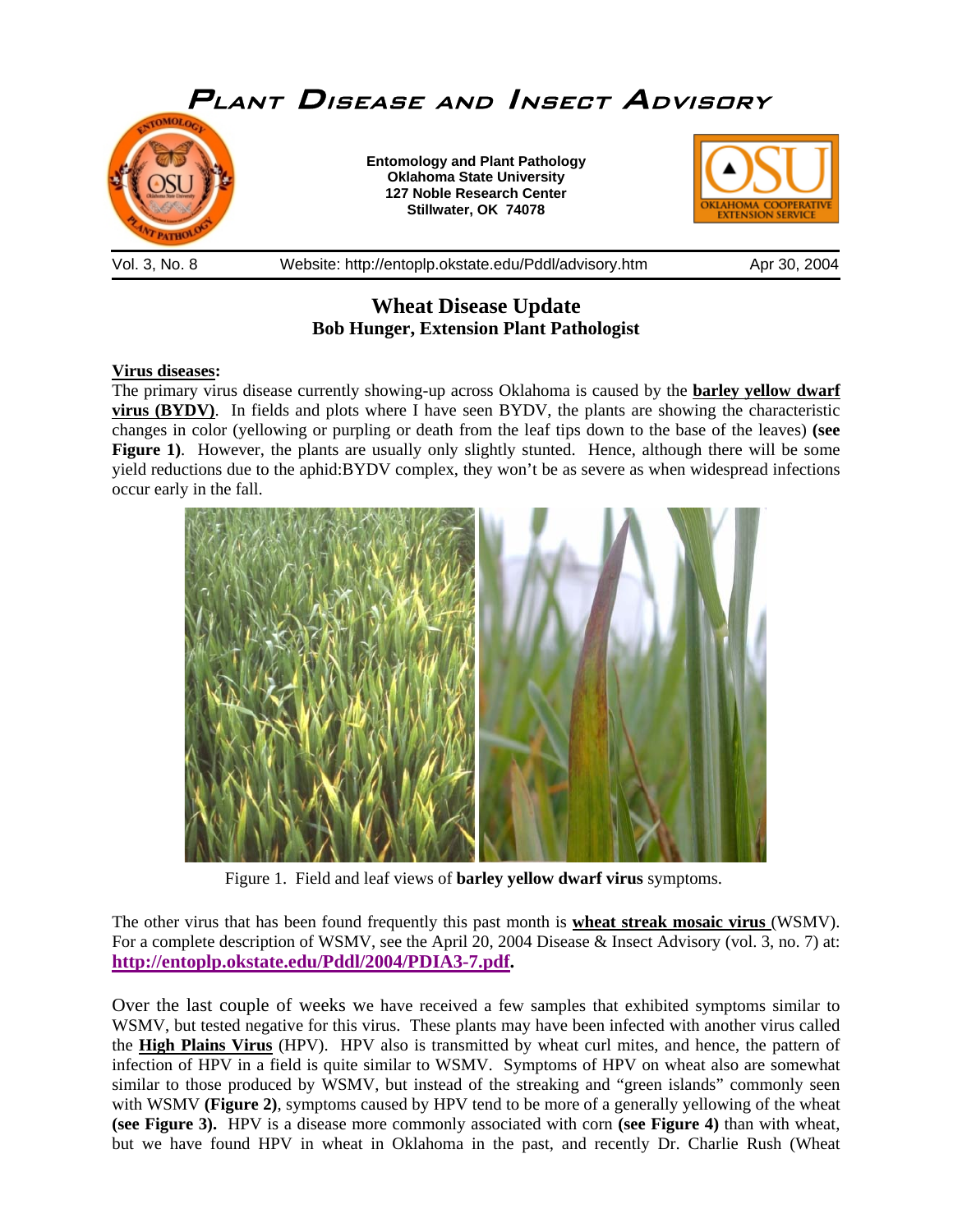Pathologist for Texas A&M University at Bushland, TX) indicated to me that he had found both WSMV and HPV in many Texas wheat fields. Watch for further updates as I get more information on the status of HPV in Oklahoma & Texas over the next week or two.



Figure 2. Symptoms of **wheat streak mosaic virus on wheat**.



Figure 3. Symptoms of **high plains virus on wheat** (photo courtesy of Dr. Stan Jensen, University of Nebraska).



Figure 4. Symptoms of **high plains virus on corn** (photos courtesy of Dr. Stan Jensen, University of Nebraska).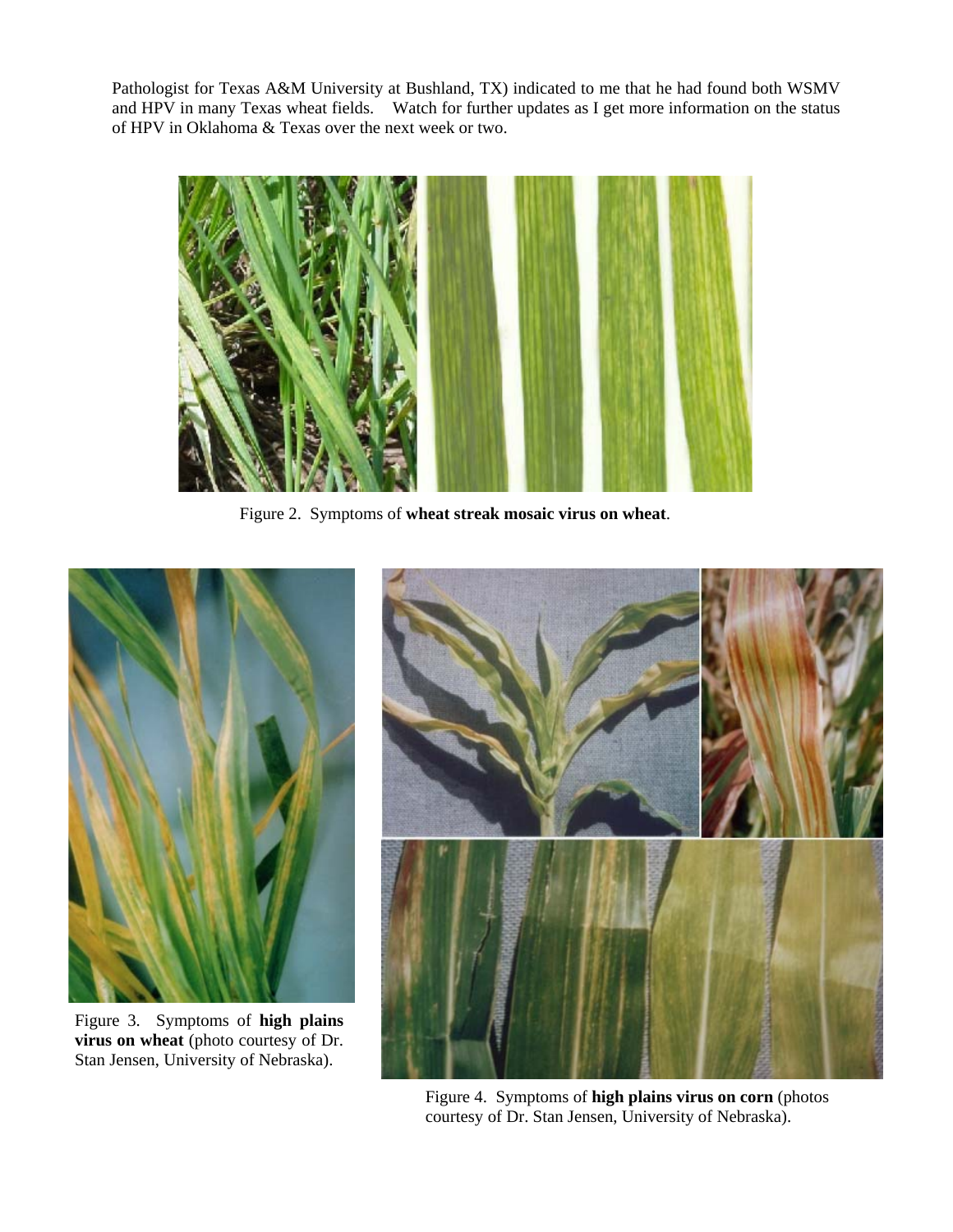

# **Leaf rust:**

**In Oklahoma**, the incidence and severity of leaf rust is increasing. I have seen intermediate levels of leaf rust on flag and F-1 leaves in plots around Stillwater and Perkins. In a few fields or plots, I've seen severities as high as 70-90S. Given our weather for the last week and in the forecast for the next 3-5 days, I would expect even more leaf rust to appear.

**In Texas**, Dr. Art Klatt (OSU wheat breeder) reported severe leaf rust in breeder plots located near Castroville, TX (southern TX). Listed below are his severity ratings for several varieties.

 $Jagalene - 80S$   $Trego - 80S$   $Cutter - 20MS$  to 80S Overley – 100S Intrada – 100S Ogallala – 10MR-MS

Hence, it appears there is plenty of leaf rust in Texas to serve as inoculum for wheat in Oklahoma, Kansas and further north.

**In Kansas**, Dr. Jim Stack (Wheat Extension Pathologist at KSU) issued a report on April 23 of light leaf rust being observed.

# **Stripe rust:**

**In Oklahoma** – very little observed – stripe rust should not be of major concern this year in Oklahoma.

**In Texas** – Much less of a concern than in 2003.





# **Powdery mildew:**

Powdery mildew (PM) continues to be severe on susceptible varieties in Oklahoma. I have had a few reports of PM being observed on heads and awns. Major yield reductions from PM in Oklahoma have not been documented over the years unless PM is severe on the flag leaves, and even in those few instances where PM occurred on the flag leaves and heads, yield decreases were not statistically significant. Hence, applying a fungicide with the sole purpose of controlling PM should be carefully considered before being implemented. Also remember that the latest any fungicide can be applied in Oklahoma is at growth stage 10.5, which is when heads are fully emerged (i.e., before flowering). Much of the wheat in Oklahoma is past this stage.

### **Tan spot/Septoria:**

I have not heard or seen of any significant reports of either tan spot or septoria for several weeks now. However, if wet & cool weather continues, the incidence of these two diseases could increase.